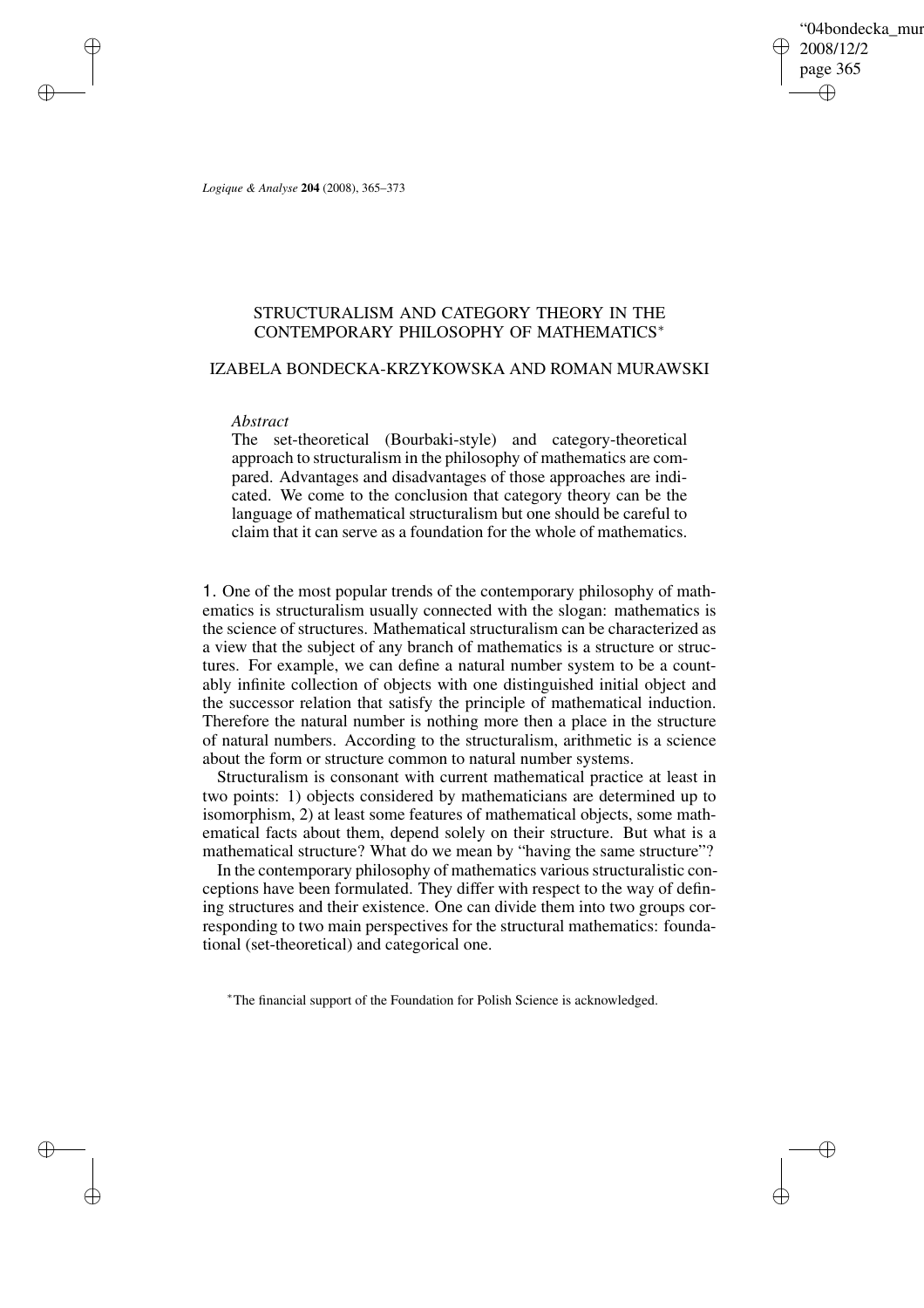## '04bondecka\_mur 2008/12/2 page 366 ✐ ✐

✐

✐

#### 366 IZABELA BONDECKA-KRZYKOWSKA AND ROMAN MURAWSKI

✐

✐

✐

✐

Let us begin with the foundational (set-theoretical) perspective in defining structures due to Bourbaki. Bourbaki structure is a domain of objects with some relations and functions defined on it. In this case we use such terms as set, function or relation, which are terms of set theory. Thus we can apply methods of model theory to investigate it.<sup>1</sup> Such description of mathematical objects leads us to a useful structural perspective but in many cases methods of model theory itself do not suffice to describe mathematical structures well enough.

Generally among set-theoretic structuralistic conceptions one can distinguish two main attitudes towards ontological problems:

- (a) *in re* structuralism (called also eliminative structuralism) which states in particular that all statements about numbers are only generalizations. The *in re* structuralism claims that the natural number structure is nothing more than systems which are its instantiations. If such particular systems were destroyed then there would be also no structure of natural numbers.
- (b) *ante rem* structuralism which claims that structures do exist apart from the existence of their particular examples. It is often said that *ante rem* structures have ontological priority with respect to their instantiations.

The main thesis of the eliminative structuralism is: statements about some kind of objects should be treated as universal statements about specific kind of structures. Thus number theory examines properties of all structures of order type. In case of arithmetic every sentence A expresses a property of all natural number systems, and can be understood as an implication:

For every system  $S$ , if  $S$  is an instance of natural number system, then  $A(S)$ .

This treatment of the natural numbers rests on two claims: the claim that simply infinite systems do exist and on the categoricity theorem. It is necessary to prove the existence of a natural number system, otherwise the above implication is always true, because every implication with a false predecessor is always true. So eliminative structuralism needs a basic ontology, a domain of considerations whose objects could take up places in structures *in re*. Such an ontology should be rich enough and we are not interested in the very nature of objects but rather in their quantity. The ontology of the *in re*

 $<sup>1</sup>$  By such an approach we change a statement that mathematics is a science about struc-</sup> tures into a statement that mathematics is a science about sets, so we reduce mathematics not to the theory of structures but to set theory.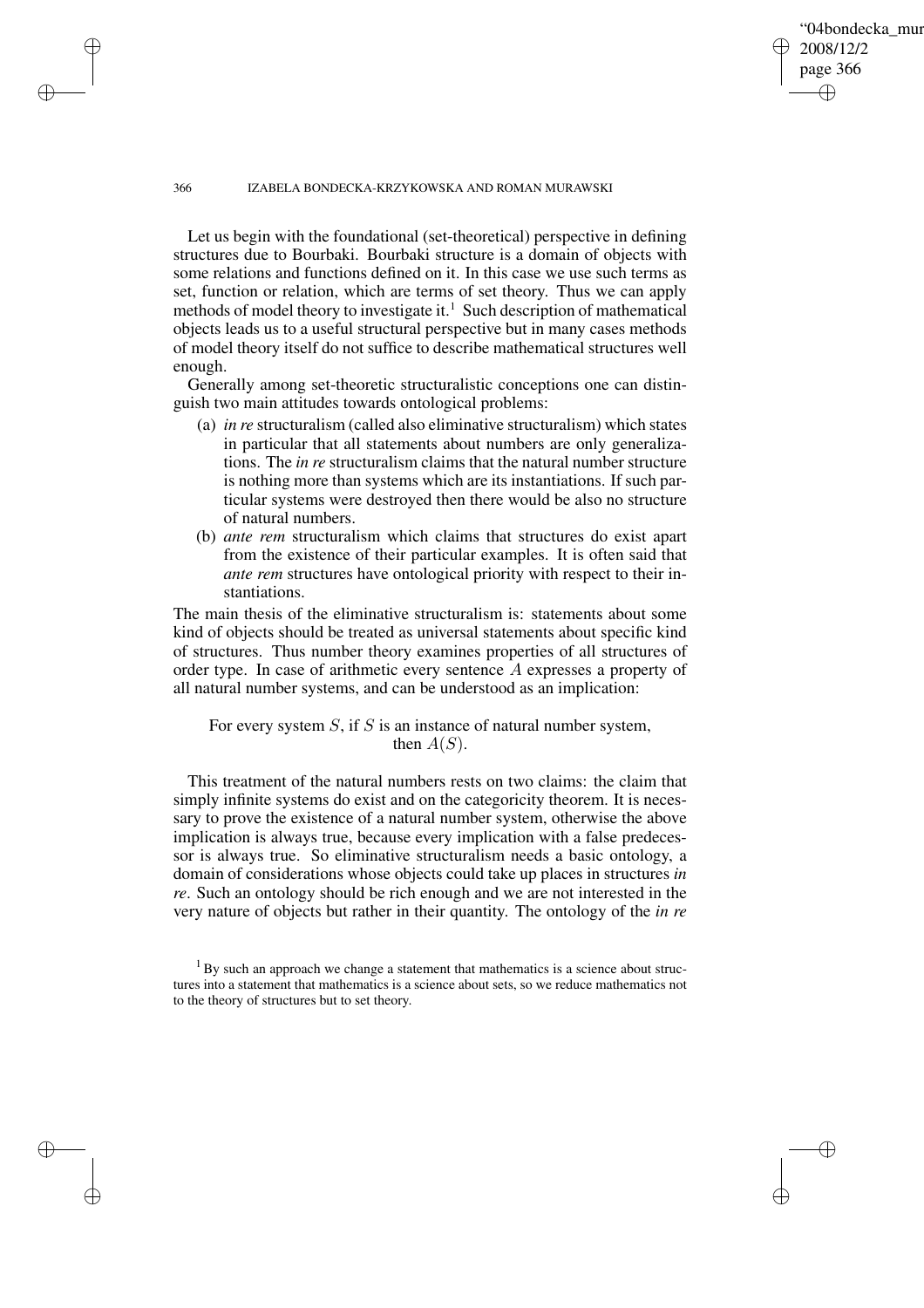✐

✐

✐

structuralism requires an infinite base. One of the methods proposed to eliminate this problem is to apply modalities. Hellman introduced, using second order modal logic, a theory containing the axiom stating the possibility of the existence of an infinite system.

In any case, in taking structures to be objects, we either run into the problem of having to assume a foundational background (eliminative structuralism) or of 'reification of structures' (*ante rem* structuralism) or we make mathematics dependent of the logic of possibility (modal structuralism).

2. The object of modern mathematical studies is rarely a specific set with relations or functions defined on it. As said above mathematicians investigate mostly objects determined up to isomorphism, relations between such objects bearing the same structure, relations between different kinds of structures on such objects and so on. So there is a need for a language and methods well suited to problems involving different kinds of structures. In response to this need category theory arose.

Category theory is an algebraic theory, which is a general mathematical theory of structures and of systems of structures. It is still evolving. At minimum, it is a powerful language, or conceptual framework, allowing us to see the common parts of a family of structures of a given kind as well as how structures of different kinds are interrelated.

The central role in this theory is played by the notion of category, which consists of objects A, B, C,... and morphism  $f, g, h, \ldots$  such that: i) every f has a unique domain A and a unique codomain B, written  $f: A \rightarrow B$ ; ii) given any g: B  $\rightarrow$  C there is a unique composite  $g \circ f: A \rightarrow C$ , with composition being associative; iii) each B has an identity  $1_B: B \rightarrow B$ , which is a unit for composition, i.e.,  $1_B \circ f = f$  and  $g \circ 1_B = g$  for any f and g as stated. A category is anything satisfying these axioms.

The objects need not to have elements; nor need the morphism be functions (for example category associated with any formal system of logic is a category, the objects of which are formulas and morphisms of which are deductions from premises).

Consider now whether a categorical perspective in structuralism is better, at least in some points, than the foundational (set-theoretical) one.

First of all the categorical notion of a structure is "syntax invariant", it does not depend on particular choice among the different possible set theoretic descriptions of a given kind of mathematical structures. For example spaces may be defined in several ways, the objects of the category Top (i.e., the category of all topological spaces) are described by various different Bourbaki structures.

The categorical notion of an isomorphism may serve as a definition of "having the same structure of a given type". Category theory provides a uniform notion of a structure: given any category, one automatically knows

'04bondecka\_mur

2008/12/2 page 367

✐

✐

✐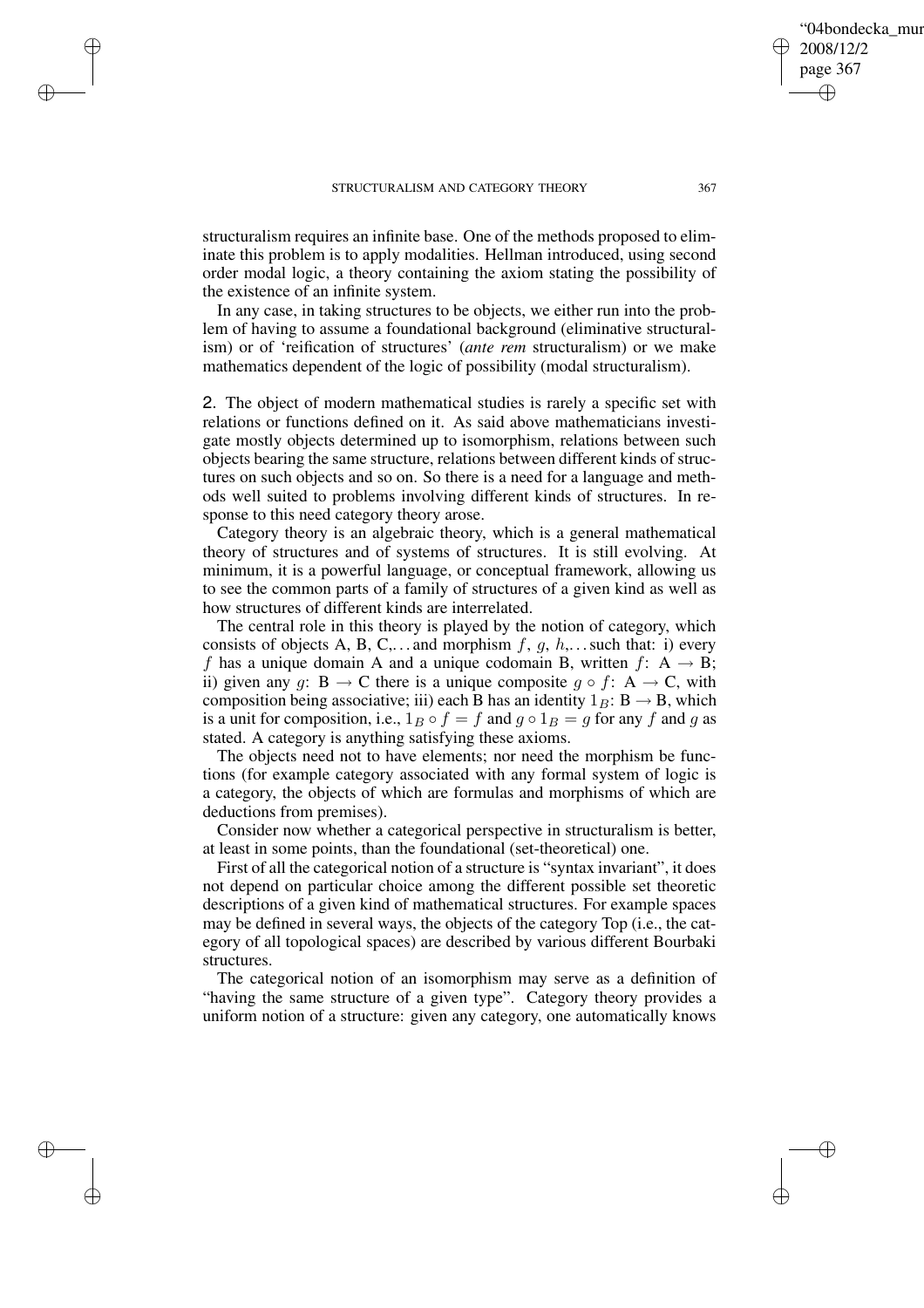## '04bondecka\_mur 2008/12/2 page 368 ✐ ✐

✐

✐

#### 368 IZABELA BONDECKA-KRZYKOWSKA AND ROMAN MURAWSKI

✐

✐

✐

✐

the right notion of having the same structure. Two objects may be said to bear the same structure if they are structurally indistinguishable, i.e., if any structural property enjoyed by one is also enjoyed by the other.

According to structuralism objects of mathematics(such as numbers, functions or points) are only places in structures, they do not have any properties which are not structural. Structuralists claim that mathematical objects have no important features outside the structure and all of their features have to and can be explained in terms of structural relations. For example the number 2 is nothing more then the successor of 1 and the predecessor of 3, so the essence of a natural number (for example 2) is determined by relations to other natural numbers (1 and 3). (Thus arithmetic is the science about relations between places of any system similar to the structure of natural numbers.) Category theory allows us to express structural properties of objects in a convenient way. Any mathematical property or construction given in terms of structure preserving mappings (in a given category) will necessarily respect isomorphism in that category and thus will be structural. Since all categorical properties are structural, the only properties which a given object in a given category may have, qua object in that category, are structural ones. As Awodey states in (Awodey, 1996):

"Thus doing mathematics 'arrow-theoretically' automatically provides a structural approach, and this has proven quite effective in attacking certain kinds of mathematical problems having to do with mathematical structure" (pp. 214–215)

Furthermore many useful categories describe some structures which are not structures in the sense of Bourbaki. For example category whose objects are the open sets of a particular space and whose morphisms are inclusion maps between them is a kind of a mathematical structure on objects which is not a model of a Bourbaki structure in any conventional sense.

A further and very important advantage of the categorical approach to mathematical structure is that representing different kinds of structures as different categories provides a uniform notion of a structure. For example from a categorical point of view, a Cartesian product in set theory, a direct product of groups (Abelian or otherwise), a product of topological spaces, and a conjunction of propositions in a deductive system are all instances of a categorical product characterized by a universal property.

Formally, a *product* of two objects  $X$  and  $Y$  in a category  $C$  is an object  $Z$ of C *together* with two morphisms, called the projections,  $p: Z \to X$  and q:  $Z \rightarrow Y$  such that — and this is the universal property — for all objects W with morphisms  $f: W \to X$  and  $g: W \to Y$ , there is a unique morphism h:  $W \rightarrow Z$  such that  $p \circ h = f$  and  $q \circ h = g$ .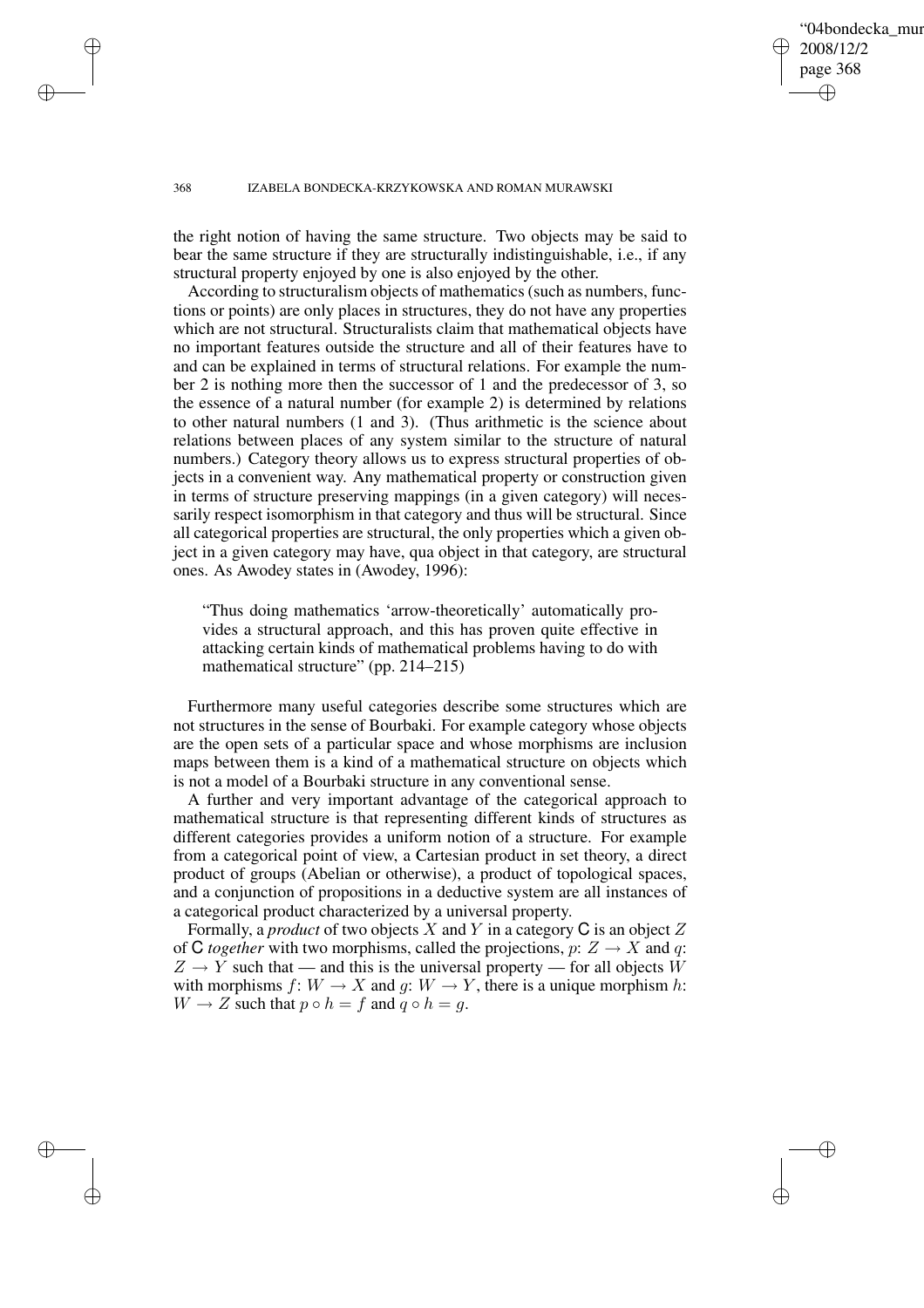✐

✐

✐

It is totally consonant with mathematical structuralism. Note that we have defined *a* product for X and Y and not *the* product for X and Y. Indeed, products and other objects with a universal property are defined only up to a (unique) isomorphism.

In category theory, the nature of elements constituting a certain construction is irrelevant. What matters is the way in which an object is related to other objects of the category, that is, the morphisms going in and the morphisms going out, or, in other words, how certain structures can be mapped into a given object and how a given object can map its structure into other structures of the same kind.

Category theory reveals how different kinds of structures are related to one another (it is not so easy in the case of set-theoretic approach to structuralism). For instance, in algebraic topology, topological spaces are related to groups (and modules, rings, etc.) in various ways (such as homology, cohomology, homotopy,  $K$ -theory). Groups with group homomorphisms constitute a category. Eilenberg and Mac Lane invented category theory precisely in order to clarify and compare these connections. What matters are the morphisms between categories, given by functors. Homology, cohomol $o$ gy, homotopy,  $K$ -theory are all examples of functors. Informally, functors are structure-preserving maps between categories. Given two categories C and D, a functor  $F$  from  $\overline{C}$  to D sends objects of C to objects of D, and morphisms of C to morphisms of D, in such a way that the composition of morphisms in C is preserved, i.e.,  $F(g \circ f) = F(g) \circ F(f)$ , and identity morphisms are preserved, i.e.,  $F(id_X) = id_{FX}$ . It immediately follows that a functor preserves commutativity of diagrams between categories.

Following Awodey (1996) we can characterize categorical structuralism in the following way:

"The structural perspective on mathematics codified by categorical methods might be summarized in the slogan: The subject matter of pure mathematics is invariant form, not a universe of mathematical objects consisting of logical atoms." (p. 235)

3. Some philosophers claim that category theory is an alternative to set theory as a foundation for mathematics and that methods of category theory will suffice for many present-day mathematical purposes. But there are some problems and objections connected with this claim.

The first one is a problem of the autonomy of category theory from set theory. Is category theory really independent from set theory? If we agree that category theory uses set-theoretic notions such as domain, codomain and function, then structuralism framed by category theory falls under settheoretic variety of structuralism. Moreover category theory cannot be

'04bondecka\_mur

2008/12/2 page 369

✐

✐

✐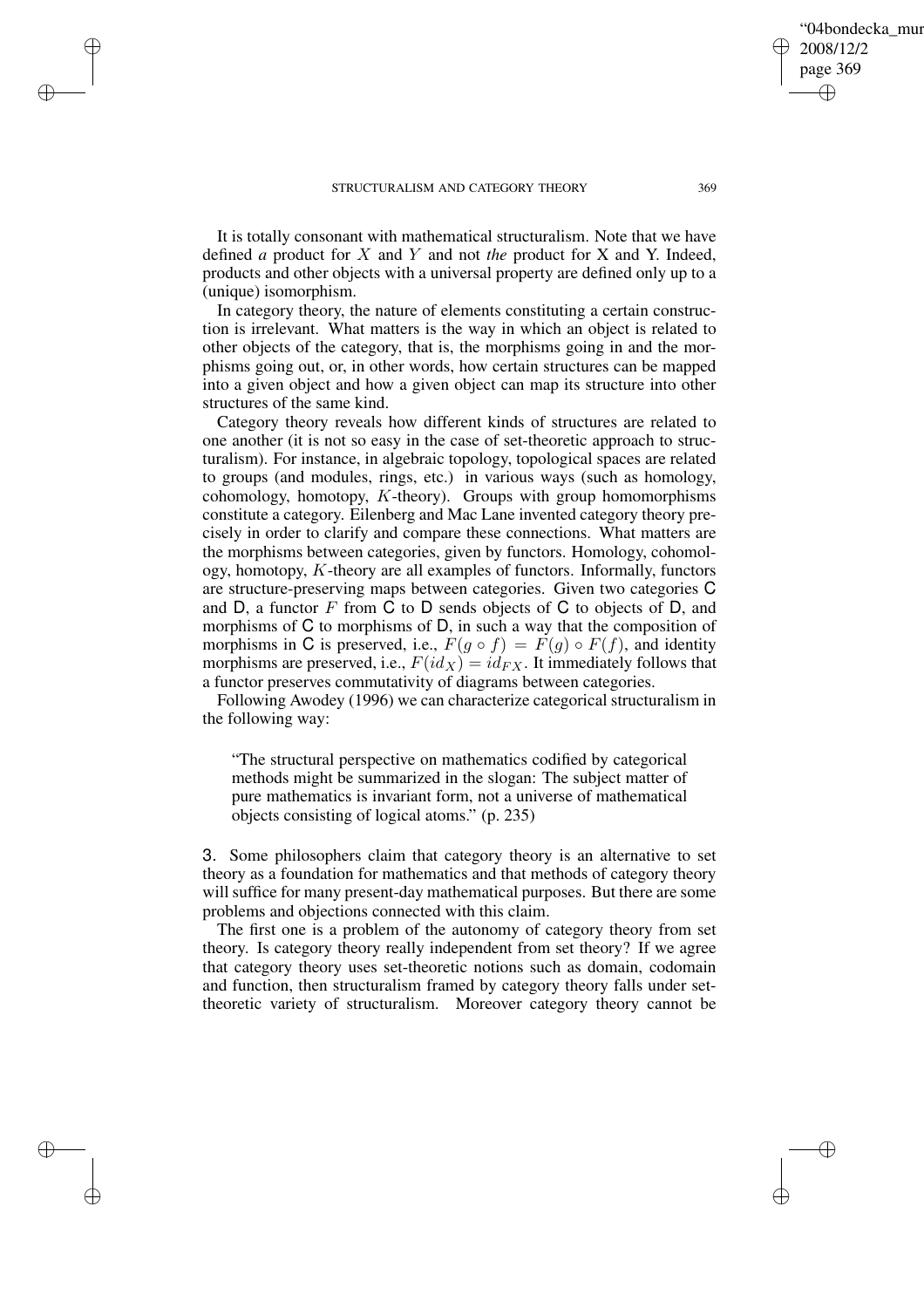✐

#### 370 IZABELA BONDECKA-KRZYKOWSKA AND ROMAN MURAWSKI

✐

✐

✐

✐

treated as an alternative for set theory in any reasonable sense of 'alternative'.

Another important problem announced by Hellman (in Hellman 2003) is a problem of mathematical existence. "This problem as it confronts category theory can be put very simply: the question just does not seem to be addressed! (We might dub this the *problem of the 'home address'*: *where do categories come from and where do they live?* )" (p. 136)

Axioms defining categories include existence claims, but if we want to read this axioms 'structurally' (à la algebra), they are only defining conditions, not absolute assertions of truths based on established meanings of primitive terms (the axioms of set theory, as usually read, are not 'structural' in this sense).

To sum up, Hellman (2003) claims that category theory is defective as a framework for structuralism in at least two major interrelated ways: 1) it is not independent from set theory and 2) it lacks substantive axioms of mathematical existence.

As Awodey noticed in (2004) the questions asked about mathematical existence such as: "Where do categories come from and where do they exist" are reasonable only from the foundational perspective. He proposed to use category theory to avoid the whole business of 'foundations'. The idea of 'doing mathematics categorically' involves a point of view different from the foundational one, which is based on the idea of specifying for a given theorem or theory only the required or relevant degree of information or structure, the important features of a given situation, without assuming some knowledge or specification of the 'objects' involved. He writes in (2004): "The laws, rules and axioms involved in a particular piece of reasoning, or a field of mathematics, may vary from one to the next, or even from one mathematician or epoch to another." (p. 56)

Mathematical theorems are schematic, they do not involve the specific nature of structures or their components in an absolute sense. It does not matter what structures are supposed to be or to 'consists of'. In mathematical statements particular nature of the entities involved plays no role. Rather their relations, operations, etc. are important and crucial. In this sense mathematical statements (theorems, proofs, even definitions) are about connections, operations, relations, properties of connections, operations on relations, connections between those operations and so on.

Thus according to this view there is no absolute universe of all mathematical objects, there is no unique context that provides us with conditions for the actual or possible existence of structure or structured systems. In a categorical framework the context, systematized by the category-theoretic axioms, varies, so mathematical concepts has to be thought of in a context that can be varied in a systematic fashion. Categorical framework provides us with the conditions a context has to satisfy in order to talk about or to do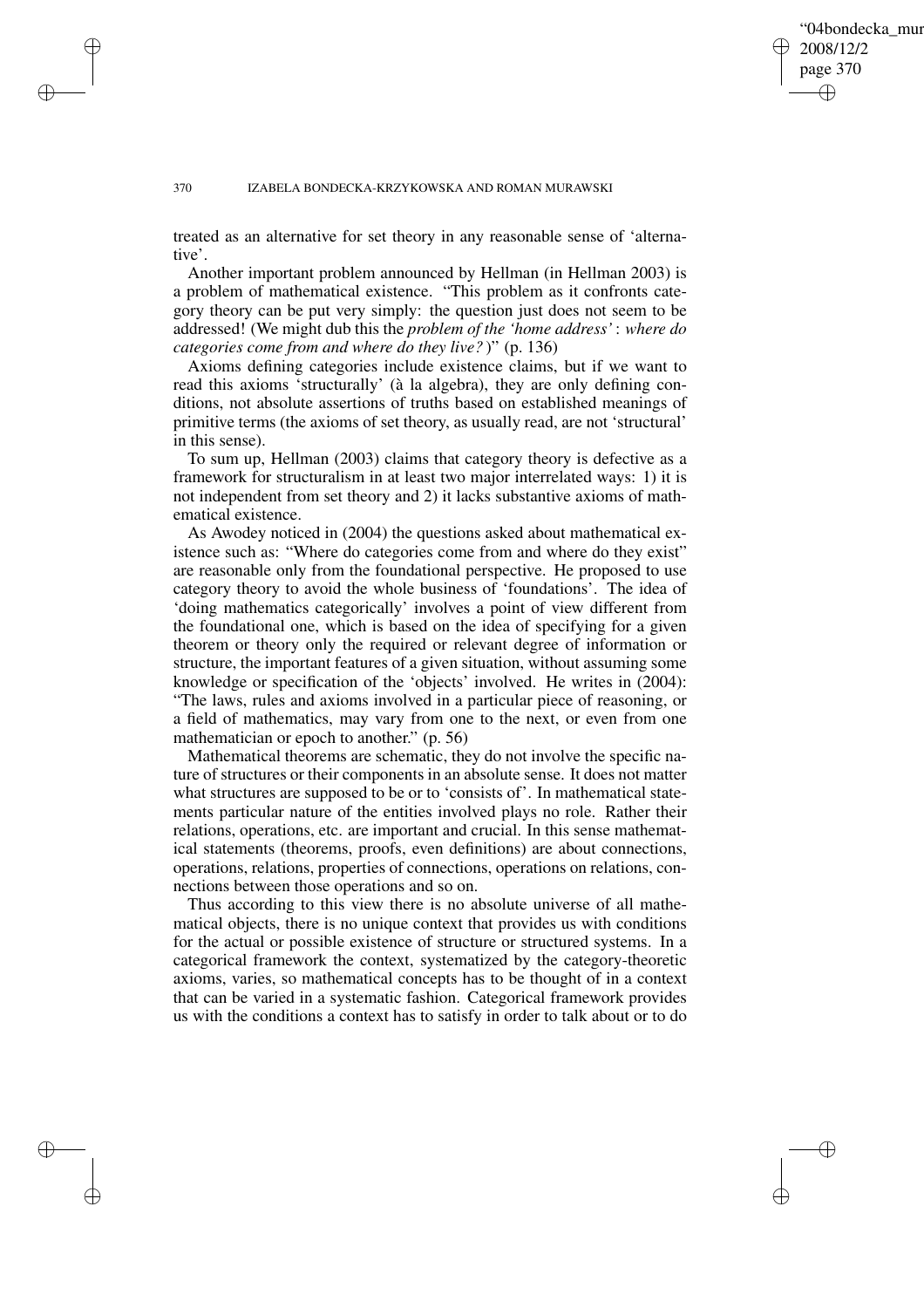✐

✐

✐

mathematics. So we cannot say what the natural numbers are, but in which contexts we can talk about them.

Category theory describes conditions under which we can talk about the same type of systems. Category should be treated not as a system of statements about objects (i.e., neither about "structures" nor about possible types of systems possessing a structure), but rather as a context describing conditions, which have to be fulfilled to talk about particular type of objects. Axioms of a given category provide context in which one can talk about the common structure of systems in terms of morphism between them, without necessity of appealing to the theory of sets, theory of structures or modal logic.

Supporter of such structuralism does not have to determine what is a structure or what is a category, in ontological or modal sense of the word "is". Everything what has to be done is to provide a proper context, in which one can talk about a common structure of systems.

An advantage of such an approach to structuralism is that it does not provide "constructive basis" for mathematics, but rather provides "descriptive basis" for the structuralistic claim that mathematics is a science of structures (it is interpreted as a claim that mathematics is a science of systems possessing structures).

So what is the difference between set-theoretical structuralism and the categorical one? Hale named categorical structuralism the *pure* structuralism and described it as algebraic structuralism *in re* from the *top-down* perspective.

Now the natural question appears: what is the difference between *topdown* structuralism and the *bottom-up* (set-theoretical) one? Structuralism from the *bottom-up* perspective should have, as said above, a basic ontology. The notion of structure is built from the objects of this ontology in the process of abstraction. "The direction" of this abstraction is clear: from details to the whole, so *bottom-up*. For all versions of set-theoretical structuralism the same conditions, actual or modal, for the existence or possible existence of systems possessing structure, have to be assumed.

In the case of *top-down* structuralism this demand can be omitted by introducing a basic theory in Hilbert's sense. Instead of asking what structures are, there appears the question: what does it mean that two systems have the same structure. *Top-down* structuralism is called pure because axioms of a category provide a framework for talking about particular structural systems without considering what those systems are built from.

In the *top-down* perspective one starts from the concept of an abstract system, in the algebraic sense, understood as a language for description of the common structure of systems: it allows to talk about systems possessing the same structure as examples of the same type of structure without the necessity of considering from what those systems are built. So in this perspective '04bondecka\_mur

2008/12/2 page 371

✐

✐

✐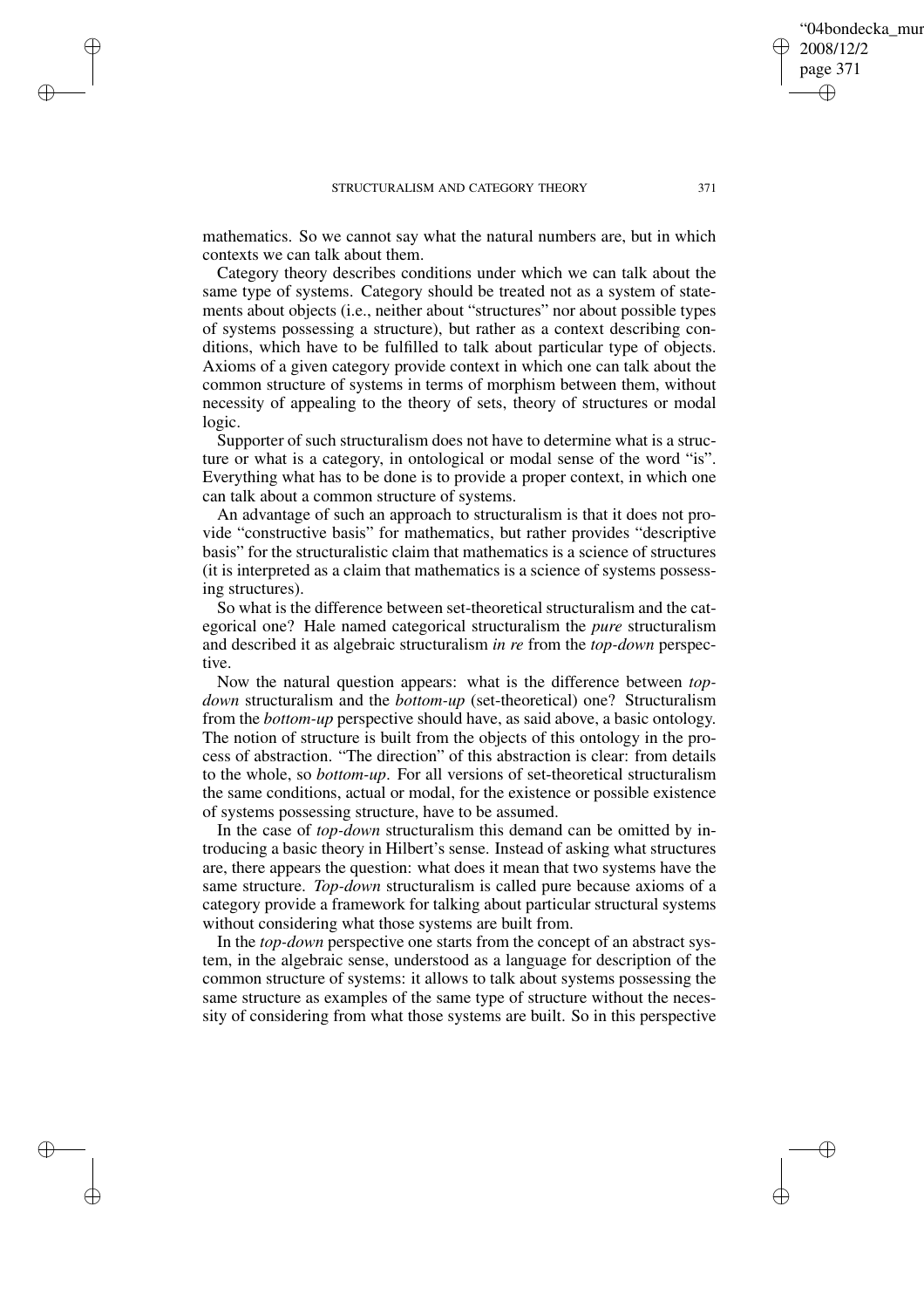## '04bondecka\_mur 2008/12/2 page 372 ✐ ✐

✐

✐

#### 372 IZABELA BONDECKA-KRZYKOWSKA AND ROMAN MURAWSKI

✐

✐

✐

✐

instead of asking what the structure is one asks what does it mean "to have the same structure".

Therefore category theory provides a framework for *top-down*, *in-re* interpretations of mathematical structuralism, because category provides context, in which one can talk about "common structure" of systems, regardless of what this systems are built from. Such *top-down* algebraic structuralism, expressed in the language of the category theory, does not require neither treating structures as "objects" (actual or possible) nor understanding axioms as truths or assertions. In contrast to Shapiro, categorical structuralist does not have to claim that categories exist as objects independently of abstract systems, which are examples of them: he/she does not even claim that categories exist in the sense of "objects" in some system. Categorical structuralism can be summarized by words of Awodey (1996):

"The subject matter of pure mathematics is an invariant form and not a universe of mathematical objects consisting of logical atoms." (p. 235)

To sum up, we must distinguish the claim that category theory can be the language of mathematical structuralism from the claim that it can be an alternative for set theory as a basic theory for mathematics. Category theory is a more convenient tool for exploring mathematical structuralism than set theory but one should be careful to claim that category theory can serve as a foundation for the whole of mathematics. Indeed, it is not clear if category theory is really independent from set theory, moreover we do not know enough about the ontological and epistemological status of categories. Category theory is the useful language for talking about mathematical structuralism but it is not a tool for "doing" mathematics structurally.

> Adam Mickiewicz University Faculty of Mathematics and Computer Science ul. Umultowska 87, 61–614 Poznan, Poland E-mail: izab@amu.edu.pl rmur@amu.edu.pl

#### REFERENCES

Awodey S., 1996, Structure in Mathematics and Logic: A Categorical Perspective, *Philosophia Mathematica* (3) Vol. 4, 209–237.

Awodey S., 2004, An Answer to Hellman's Question: 'Does Category Theory Provide a Framework for Mathematical Structuralism', *Philosophia Mathematica* (3) Vol. 12, 54–64.